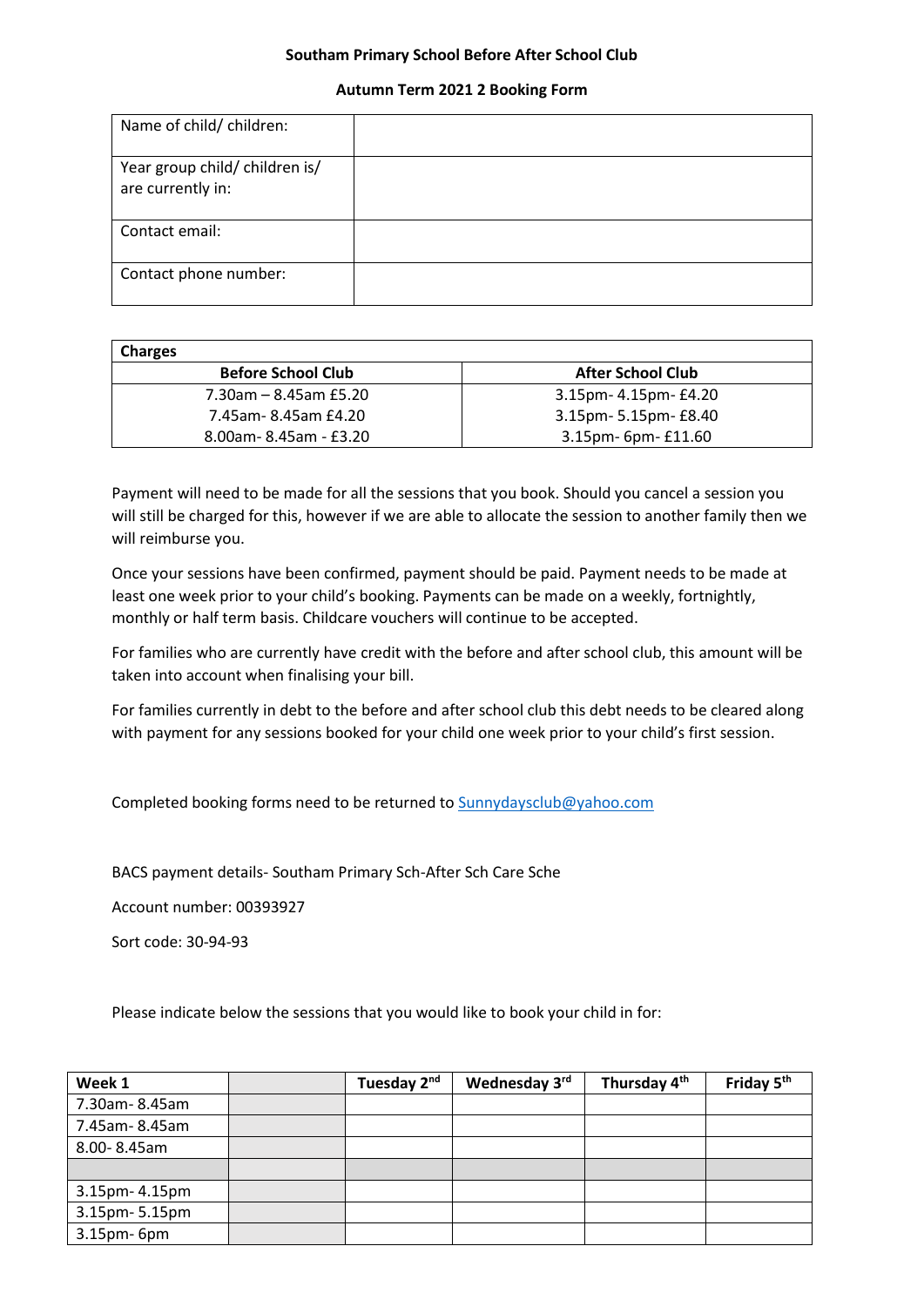| Week 2            | Monday 8 <sup>th</sup> | Tuesday 9 <sup>th</sup> | Wednesday 10 <sup>th</sup> | Thursday 11 <sup>th</sup> | Friday 12th |
|-------------------|------------------------|-------------------------|----------------------------|---------------------------|-------------|
| 7.30am-8.45am     |                        |                         |                            |                           |             |
| 7.45am-8.45am     |                        |                         |                            |                           |             |
| 8.00-8.45am       |                        |                         |                            |                           |             |
|                   |                        |                         |                            |                           |             |
| 3.15pm- 4.15pm    |                        |                         |                            |                           |             |
| 3.15pm-5.15pm     |                        |                         |                            |                           |             |
| $3.15$ pm- $6$ pm |                        |                         |                            |                           |             |

| Week 3         | Monday 15 <sup>th</sup> | Tuesday 16th | Wednesday 17th | Thursday 18th | Friday 19th |
|----------------|-------------------------|--------------|----------------|---------------|-------------|
| 7.30am-8.45am  |                         |              |                |               |             |
| 7.45am-8.45am  |                         |              |                |               |             |
| 8.00-8.45am    |                         |              |                |               |             |
|                |                         |              |                |               |             |
| 3.15pm- 4.15pm |                         |              |                |               |             |
| 3.15pm-5.15pm  |                         |              |                |               |             |
| 3.15pm-6pm     |                         |              |                |               |             |

| Week 4            | Monday 22 <sup>nd</sup> | Tuesday 23rd | Wednesday 24th | Thursday 25 <sup>th</sup> | Friday 26 <sup>th</sup> |
|-------------------|-------------------------|--------------|----------------|---------------------------|-------------------------|
| 7.30am-8.45am     |                         |              |                |                           |                         |
| 7.45am-8.45am     |                         |              |                |                           |                         |
| 8.00-8.45am       |                         |              |                |                           |                         |
|                   |                         |              |                |                           |                         |
| 3.15pm- 4.15pm    |                         |              |                |                           |                         |
| 3.15pm-5.15pm     |                         |              |                |                           |                         |
| $3.15$ pm- $6$ pm |                         |              |                |                           |                         |

| Week 5         | Monday 29 <sup>th</sup> | Tuesday 30 <sup>th</sup> | Wednesday 1 <sup>st</sup> | Thursday 2 <sup>nd</sup> | Friday 3 <sup>rd</sup> |
|----------------|-------------------------|--------------------------|---------------------------|--------------------------|------------------------|
| 7.30am-8.45am  |                         |                          |                           |                          |                        |
| 7.45am-8.45am  |                         |                          |                           |                          |                        |
| 8.00-8.45am    |                         |                          |                           |                          |                        |
|                |                         |                          |                           |                          |                        |
| 3.15pm- 4.15pm |                         |                          |                           |                          |                        |
| 3.15pm-5.15pm  |                         |                          |                           |                          |                        |
| 3.15pm-6pm     |                         |                          |                           |                          |                        |

| Week 6            | Monday 6 <sup>th</sup> | Tuesday 7 <sup>th</sup> | Wednesday 8 <sup>th</sup> | Thursday 9th | Friday 10th |
|-------------------|------------------------|-------------------------|---------------------------|--------------|-------------|
| 7.30am-8.45am     |                        |                         |                           |              |             |
| 7.45am-8.45am     |                        |                         |                           |              |             |
| 8.00-8.45am       |                        |                         |                           |              |             |
|                   |                        |                         |                           |              |             |
| 3.15pm- 4.15pm    |                        |                         |                           |              |             |
| 3.15pm-5.15pm     |                        |                         |                           |              |             |
| $3.15$ pm- $6$ pm |                        |                         |                           |              |             |